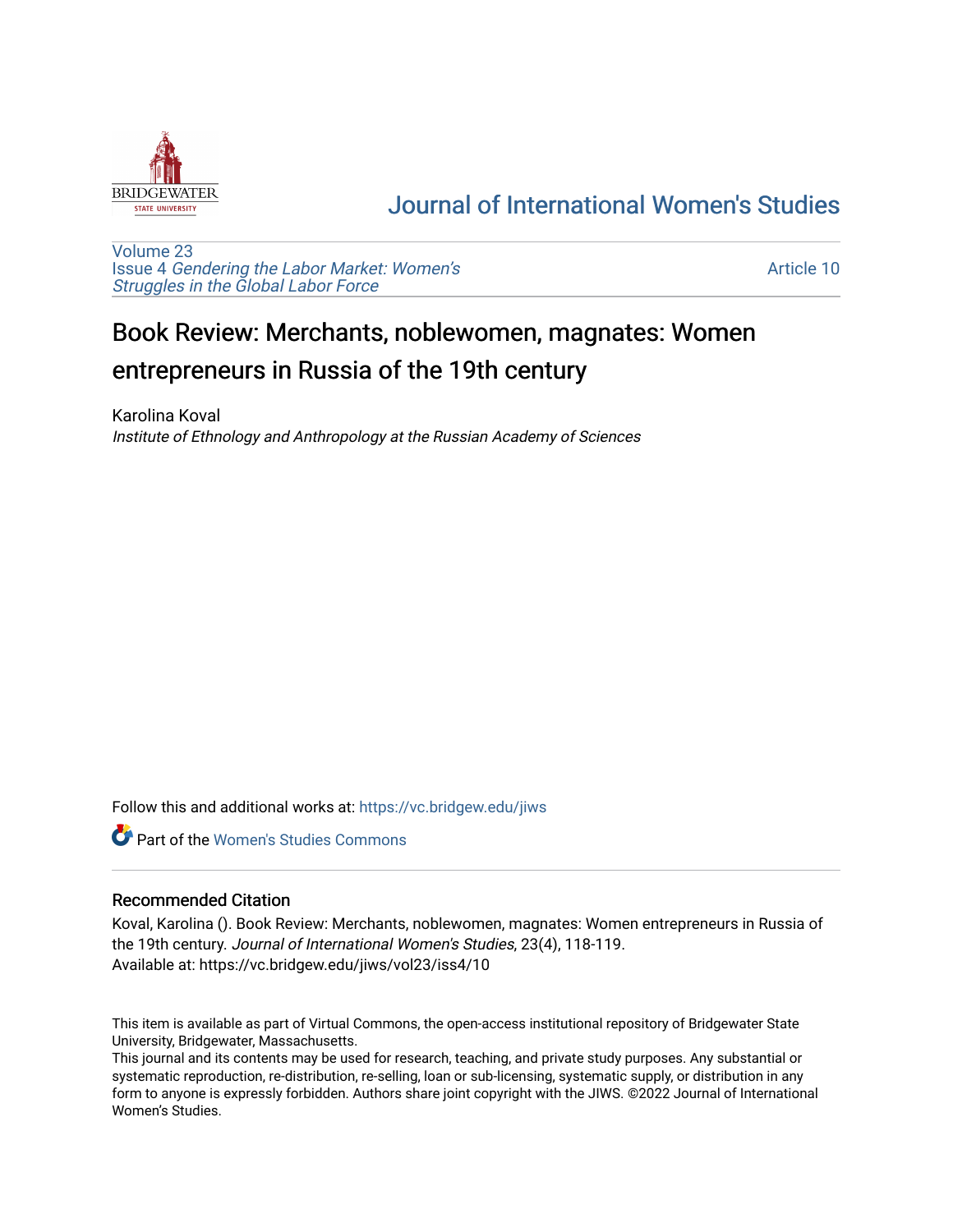## *Book Review: Merchants, noblewomen, magnates: Women entrepreneurs in Russia of the 19th century***<sup>1</sup>** Karolina Koval<sup>2</sup>

*The Merchants, noblewomen, magnates: Women entrepreneurs in Russia of the 19th century* is a splendid book written by the Russian historian Galina Ulyanova. The title of the book is descriptive of the content. Ulyanova's focus is on the development and formation of women's entrepreneurship in Russia. The topic is very relevant today, because after the collapse of the USSR and within the framework of the formation of a market economy in Russia, women's entrepreneurship has had a revitalization. Ulyanova connect the present with the past and provides a historical perspective on the role of women.

Galina Ulyanova has a PhD in history, and is the chief researcher at the Institute of Russian History of the Russian Academy of Sciences. She also is a recognized specialist in the history of entrepreneurship and charity of the  $19<sup>th</sup>$  - early  $20<sup>th</sup>$  century. In total, Ulyanova has written seven books and many scientific articles. In her research, she used a special method of "retrospective questioning". Ulyanova both invented this method and introduced it into scientific circulation on her own, now many historians use it.

In the last 25 years, both in Russia and abroad, historians have begun to study women's history in more detail. In the course of these studies, greatly visability on gender relations has been created and the traditionally accepted patriarchally determined role of women in the Russian family has been questioned. Already in the  $18<sup>th</sup>$  and  $19<sup>th</sup>$  centuries, Russian woman played the role of not only a mother and keeper of the hearth, but also the head of the family business. Mostly businesswomen belonged to merchant and noble families, but in the 19th century their ranks were joined by middleclass women, soldiers and peasants.

Supporting the perception of women's status, Ulyanova identifies important differences between Russian and Western legislation. According to the laws of the Russian Empire, a woman enjoyed the same property rights as men. For example, the principle of separate ownership prevailed, that is, the husband did not receive legal rights to real estate and other property of his wife. In 1753, a law was passed that stated that wives could sell their real estate without their husband's consent.

In her research, Ulyanova raises the question "Did women and men have equal rights when doing business"(28)? She notes that in 1857, the right of married women to trade was legally confirmed. The law was adopted after Belkin's merchant's wife filed a request addressed to Emperor Alexander II to allow her to trade separately from her husband. The Emperor sent the merchant's statement to the Minister of Finance. Finance Minister P.F. Brok entered the State Council with a corresponding submission, where the case was resolved positively. Married women began to be engaged not only in the house work and children, but also in their own business.

In the  $19<sup>th</sup>$  - early  $20<sup>th</sup>$  century women of all classes had the right to engage in entrepreneurship. Significant economic independence of women was expressed in their massive ownership of real estate. Of the 33 biographies of Russian businesswomen reviewed, 31 women have placed their businesses in their own premises. The age of active women ranged from 27 to 67 years.

<sup>1</sup> Ulyanova, G. (2021). *Merchants, noblewomen, magnates: Women-entrepreneurs in Russia in the 19th century*. Moscow: NLO 2021.

<sup>&</sup>lt;sup>2</sup> Karolina Koval is an affiliate of the Center for Gender Studies, Institute of Ethnology and Anthropology at the Russian Academy of Sciences.

Email: karolinakoval@yandex.ru